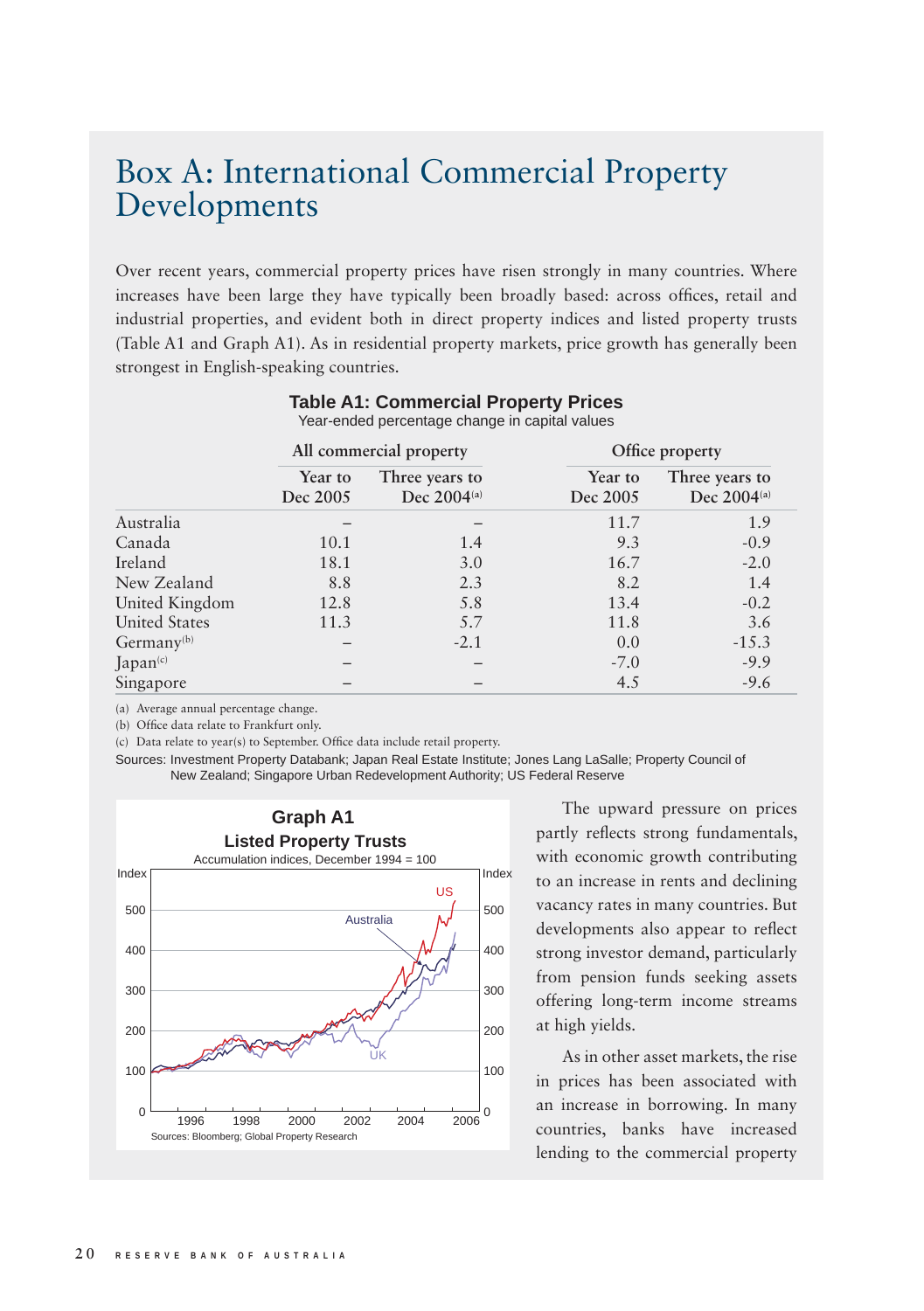sector, often against the backdrop of generally subdued corporate demand for debt. For example, over 2005, bank lending for commercial property in the United States grew by 17 per cent, while in the United Kingdom it grew by 18 per cent, continuing the high rates of growth seen in recent years. This strong growth has attracted the attention of prudential supervisors. Earlier this year, the US federal bank and thrift regulatory agencies issued draft guidelines to institutions on sound risk management practices for commercial property loans, noting that some institutions had high and increasing concentrations of loans where repayment is primarily dependent on sources such as rental income, the sale of the property or refinancing. In the United Kingdom, the Financial Services Authority has noted the rapid growth in commercial property lending and associated risks on numerous occasions in recent years.

There has also been an increase in the financing of commercial property through capital markets. Industry data show that in 2005 issuance of commercial mortgage-backed securities (CMBS) in the United States was around US\$170 billion, an 82 per cent increase over the previous year. Strong activity is also evident in Europe, where around US\$56 billion of CMBS were issued in 2005, with around three quarters of this amount issued in the United Kingdom. Credit spreads of US CMBS to 10-year Treasuries remain low by historical standards, notwithstanding some widening over the past year reflecting increased issuance and investor concerns over the higher

leverage and lower credit support levels in recent issues of CMBS (Graph A2).

There has also been strong growth in commercial real estate collateralised debt obligations (CDOs): in the United States more than US\$21 billion in real estate CDOs were issued in 2005 compared with US\$8.4 billion in 2004.

The increasing supply of CMBS and CDOs, with a range of subordination, has broadened the investor base in real estate debt markets and reduced the commercial property sector's dependence on



bank financing. It has also helped increase market scrutiny of the commercial property sector. These are generally favourable developments from a financial stability perspective.

Investor interest in commercial property may increase further, with the United Kingdom, Germany and several other countries planning legislative changes to encourage the development of the listed property trust sector. The changes will promote trust structures along the lines of US real estate investment trusts, which are similar to listed property trusts in Australia in that holdings can be actively traded on an exchange. In the United Kingdom, for example, subdued